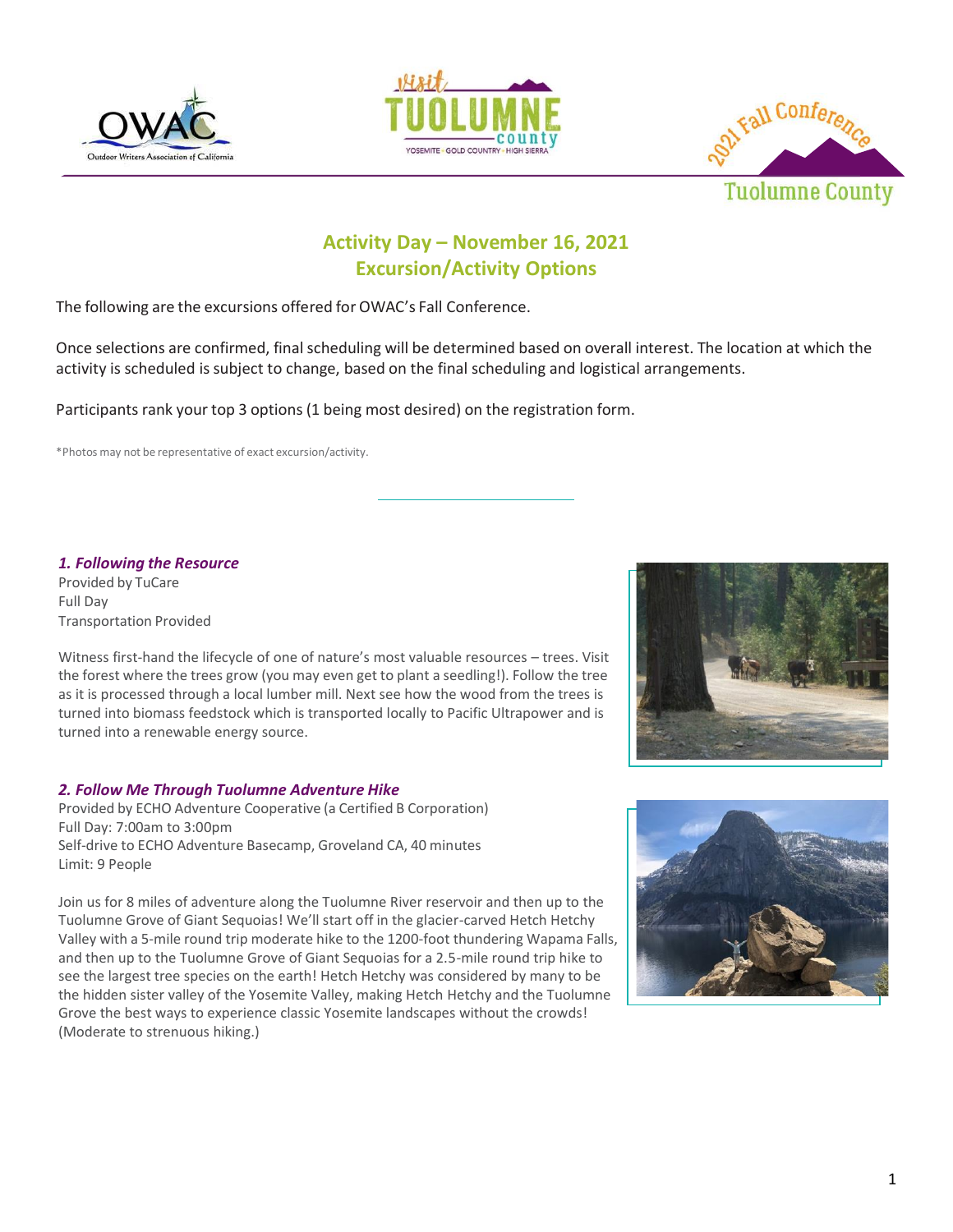# *3. Full Day Fly Fishing Clinic*

Provided by ECHO Adventure Cooperative (a Certified B Corporation) Full Day: 7:00am to 3:00pm Self-drive to ECHO Adventure Basecamp, Groveland CA, 40 minutes Limit: 5 People

Enjoy the best of the Yosemite area on our full day fly fishing adventure for anglers of all abilities. This clinic focuses on beginner casting, fly selection, reading water and basic knot tying. As well as Czech Nymphing, dry fly, streaming and wet fly techniques.

- There is 2-4 miles of walking, some may be off-trail.
- Barbless Hooks only
- Catch & Release
- Walk & Wade
- All equipment is provided

### *4. Ferretti Trails Mountain Bike Camp*

Provided by ECHO Adventure Cooperative, Groveland Trail Heads MTB Club, and Trail Less Traveled Bike and Gear Full Day: 9:00am to 3:00pm Self-drive to ECHO Adventure Basecamp, Groveland CA, 40 minutes Limit: 9 People

From trail to fork (suspension fork, that is), this camp gives you a backstage pass to mountain biking. We'll arrive at the brand-new Ferretti Trails complex where we will get you fitted with the perfect bike and helmet rental from Echo Adventure Cooperative. From there you will be able to ride single track MTB trails or enjoy a slow and steady ride up one of the many fire roads. During the day you'll join the Groveland Trail Heads MTB

Club for a trail building and maintenance clinic. Last but not least, you can hang out with the folks with Trail Less Traveled Bike and Gear for a Bike Maintenance tutorial! They'll be plenty of food and drinks on hand so you can enjoy the day!

# *5. Ready, Aim, Fire!* - Trap Shooting/Target Shooting

Provided by Mother Lode Gun Club Half Day; Time TBD Self-drive to location, 15 minutes Limited number of attendees

The Mother Lode Gun Club is Tuolumne County's Five Star gun club. MLGC offers several outdoor ranges including trap shooting, Action pistol, cowboy action and other disciplines to explore. Head out for a morning of trap shooting with local professionals and you just might meet some of Tuolumne County's youth trap shooting champions. Shotguns provided.

### *6. Lake Fishing Excursion*

Provided by Fish-on-Fly-Gear Full Day or Half Day (TBD) Self-drive to location Limit: 10 participants

Enjoy a casting class and lake fishing with a local expert on either Lake Don Pedro or NewMelones Reservoir (lake TBD).







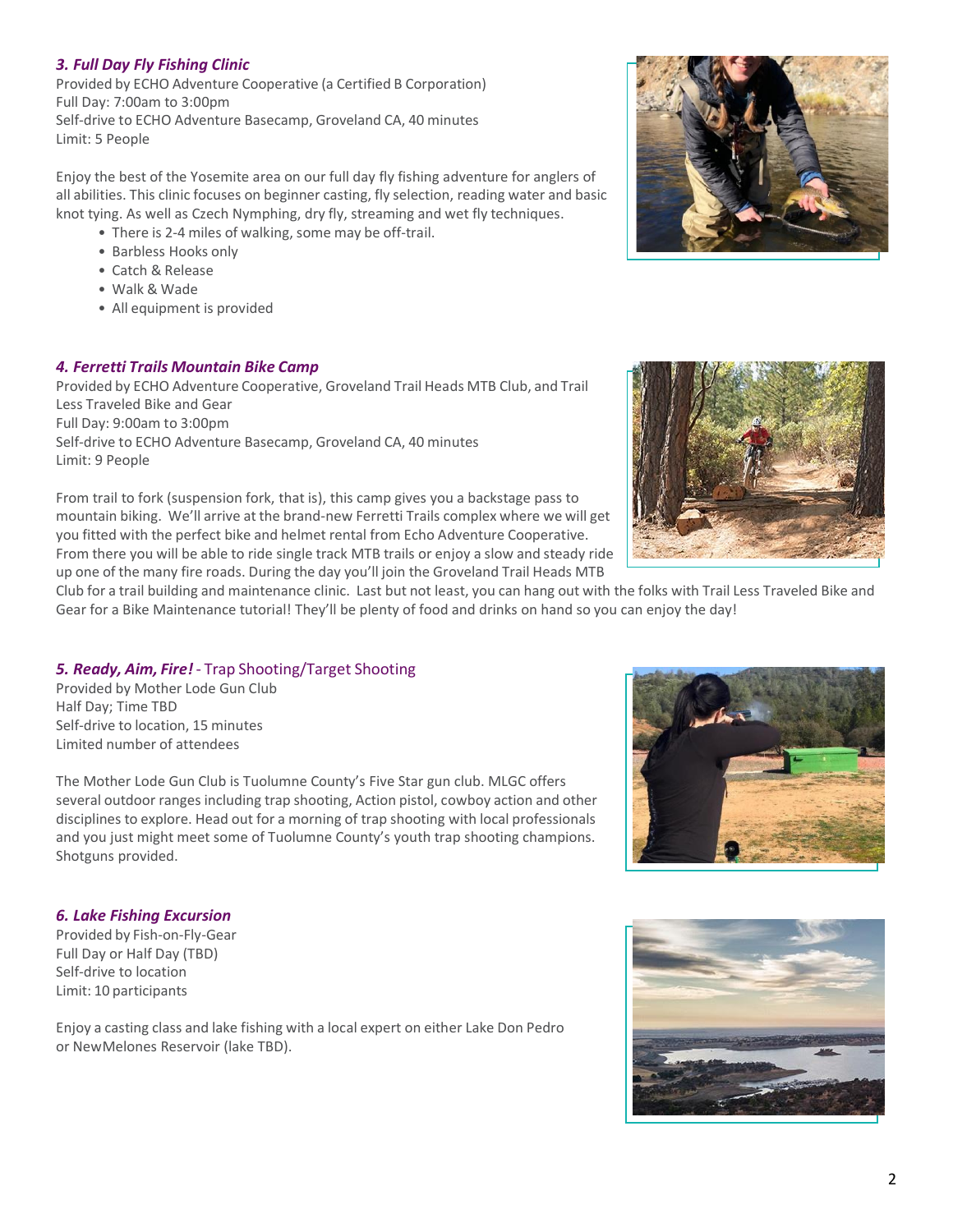# *7. Explore the High Sierra*

Provided by Visit Tuolumne County Full Day Transportation provided Limit 9 people

Tuolumne County's High Sierra is well known for its year-round outdoor adventure. You'll see behind the scenes of Tuolumne County's most iconic High Sierra spots including Dodge Ridge Ski Area, Pinecrest, and Leland High Sierra Snowplay. We'll visit some scenic spots like Donnell Vistal. Generally November brings fall color along the Highway 108 corridor as well. So bring your camera and your appetite for incredible scenery!

## *8. Tuolumne County History Immersion Experience*

Columbia State Historic Park and Railtown 1897 State Historic Park Full or Half Day Self-drive to locations

Morning:

Take an authentic journey to the past and the Gold Rush in Columbia State Historic Park with a guided tour of the park, which is home to the largest collection of Gold Rush-era brick buildings in the state. Immersive activities to be determined.

### Afternoon:

Railtown 1897 State Historic Park 1:00pm tour; 2:00pm train ride Minimum: 10 participants

Become intimately acquainted with Tuolumne County's railroading history at Railtown 1897 State Historic Park, with a roundhouse tour and train ride! The park is home to the famous "movie star" locomotive, Sierra #3<sup>®</sup>, and the grounds are featured in many Old Western movies and television shows. The impressive roundhouse is one of only two working historic roundhouses in the U.S.. Plus, Railtown 1897 State Historic Park was just added to the National Register of Historic Places! The park will be decorated for The Polar Express™ and holiday festivities.

### *9. Taste Tuolumne County*

Provided by Visit Tuolumne County Full Day Transportation provided

Wine tasting, locally grown food, and friendly llamas! What more could you ask for? Enjoy a full day of exploring the farms, food, and wine of Tuolumne County! Tour a local winery with the winemaker, participate in an expertly curated food and wine pairing from a local chef, experience llamas and learn about their wellness potential, and more! Get ready to explore and taste Tuolumne!





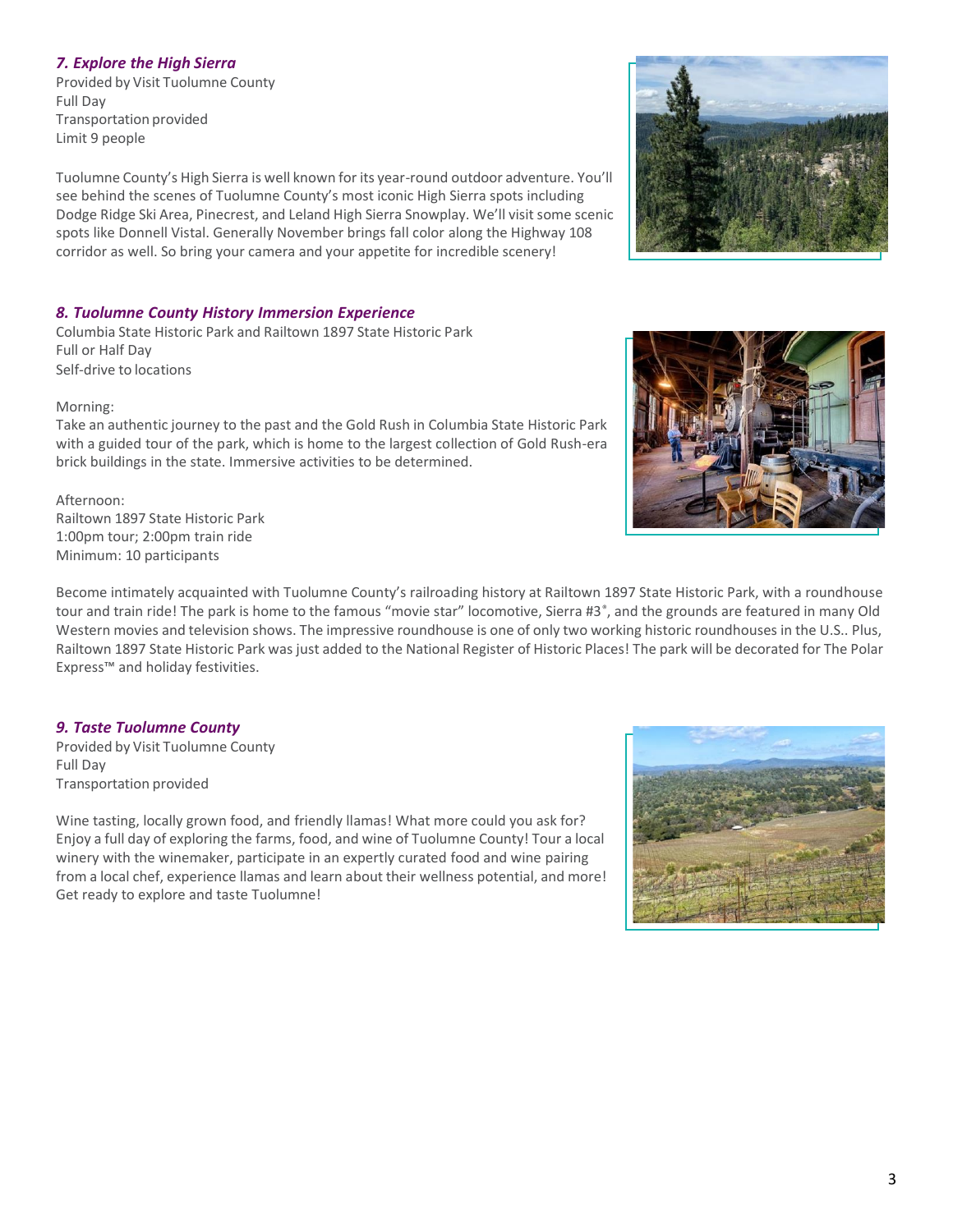# *10. Local Goods and Products: Behind-the-Scenes Tour*

Provided by Visit Tuolumne County Full Day Transportation provided

Relax and enjoy an informative day with Tuolumne County's manufacturers from a variety of industries! Begin the day in beautifully restored Model A's provided by the Model A Club of Sonora. Club members will transport you on a Historic Jamestown tour. Enjoy lunch at Mountain Coffee & Bakery. Then it's off to the impressive Blue Mountain Minerals limestone mining facility for a tour and Q&A with a Geologist. End the day at Indigeny Reserve, a local hard cider distillery where participants will have an opportunity tour the distillery and grounds and taste apples and their fantastic hard cider paired with locally made cheeses.

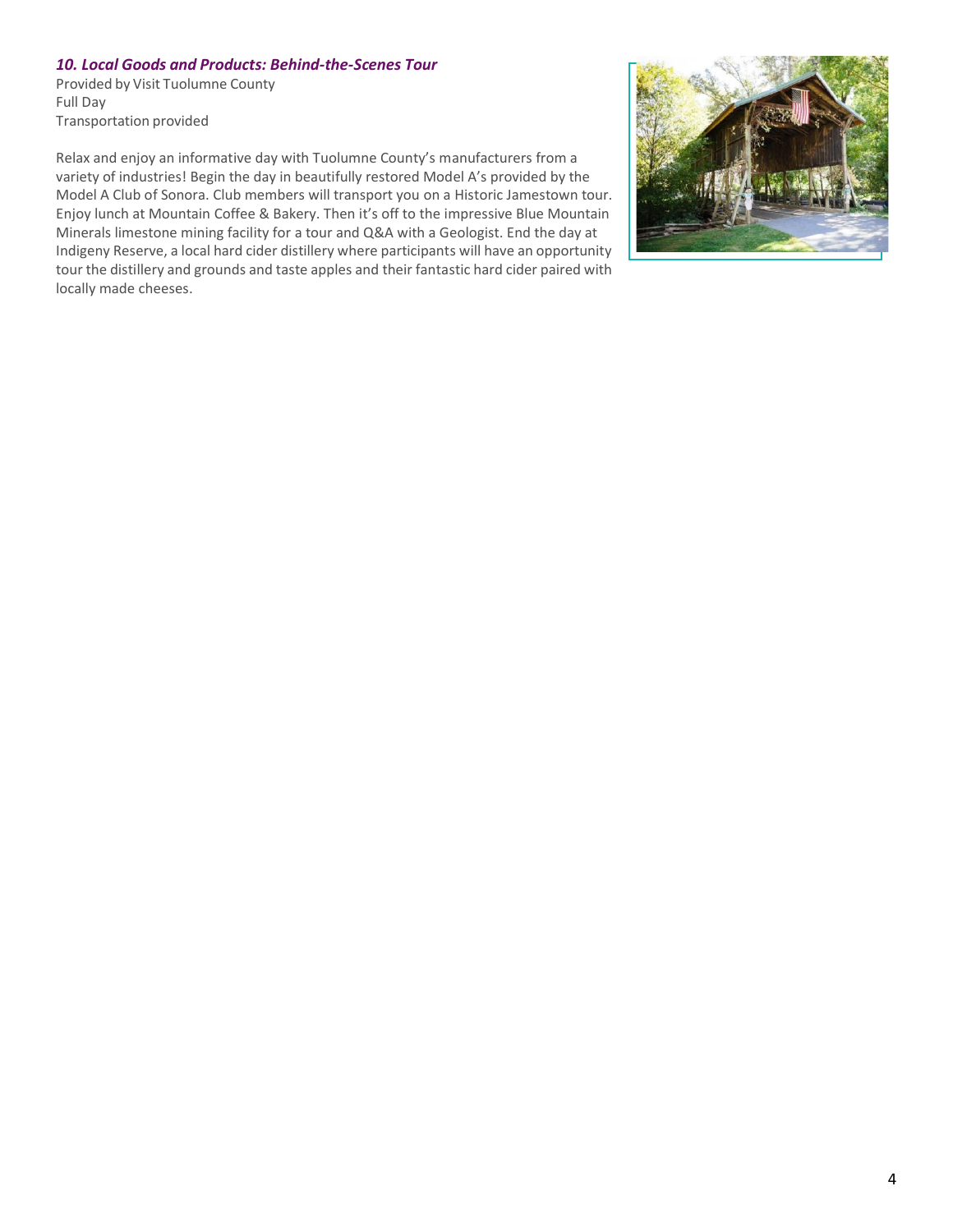# **Pre- and Post-Conference Activities**

Overnight stays for November 14th and 17th are available. There is a limited number of accommodations that are available at no charge and are first-come-first-served. Additional accommodations may be at a discounted rate for OWAC attendees (paid by attendee). An accommodations list will be provided.

# **Pre-Conference Activities - November 14, 2021 Excursion/Activity Options**

### *11. Live Theatre Matinee*

Provided by Sierra Repertory Theatre Self-drive to East Sonora Theatre Limit: 15 attendees

Sierra Repertory Theatre presents "Murder on the Orient Express." The Sonora Repertory Theatre is an exceptional professional theatre working with Equity actors from across the country to provide regional theatre at its finest.

# *12. Gold Panning – You Find it, You Keep It*

Provided by California Gold Panning, Jamestown 12:00pm-2:00pm Self-drive Open to All

The year was 1849. The excitement of gold was in the air. The word of gold strikes in California raced across the world. The dream of finding gold still runs through the veins of every man woman and child. To hold a piece of gold in your hand that you dug out of the earth fills your mind with fantasies of riches. We find where the gold should be and let you dig it out of the ground. It is still not easy, digging in the dirt is hard work. You earn the gold you keep. When you are done with us you will leave with dirt on your face, sweat on your brow, water in your boots.

# *13. Yosemite Valley Guided Hike*

Provided by Lasting Adventures Full Day Self-drive to Curry Village in Yosemite Valley; park entry fee to be paid by attendee Minimum: 2 participants; Limit: 8 participants

A Yosemite Valley Day Hike or any hike from the Yosemite Valley such as Yosemite Falls or the Mist Trail/Nevada Fall Loop originating from Curry Village in Yosemite Valley. Participants would need to meet guide in Curry Village.